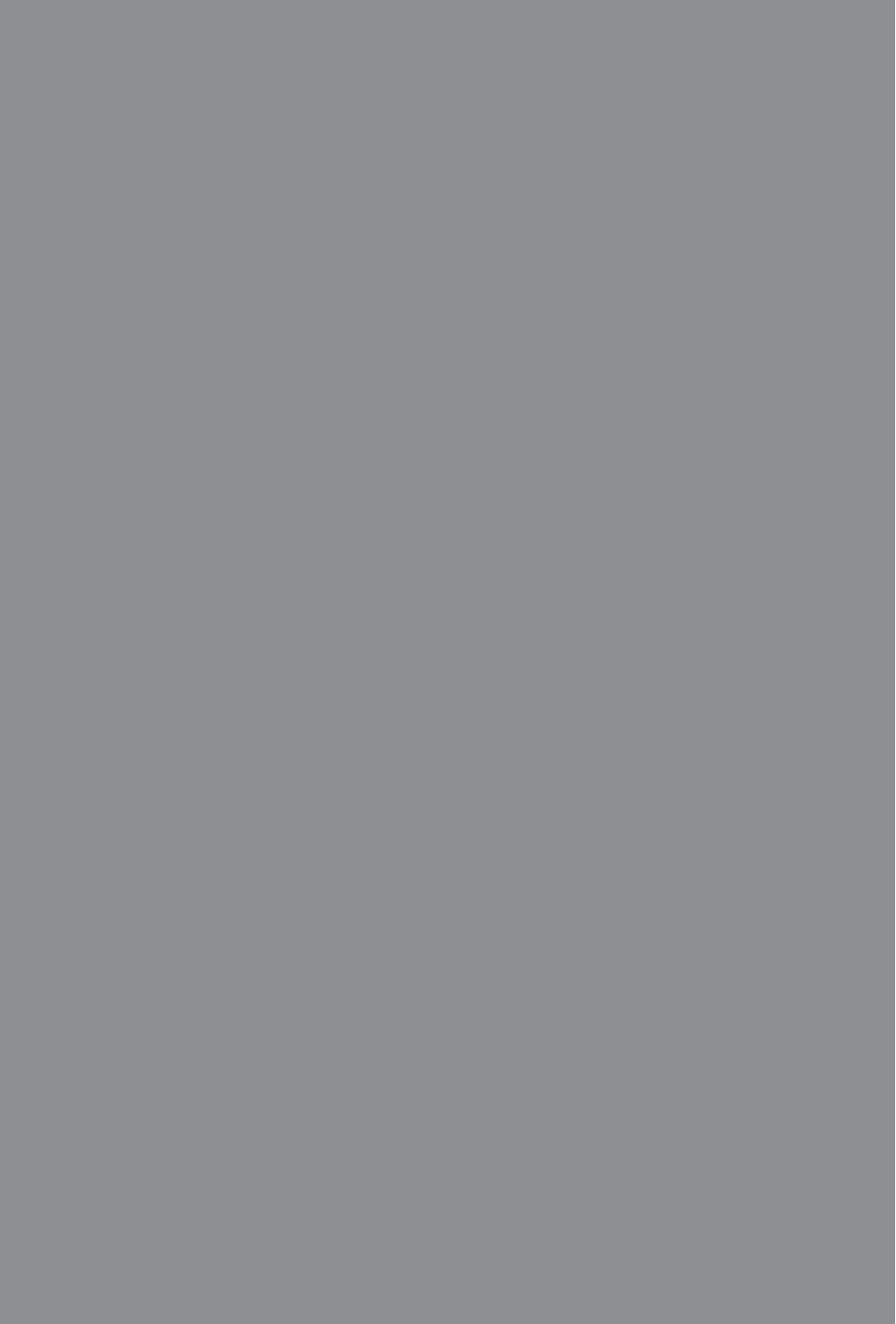### INTRODUCTION

Designed with maximum comfort and minimum details, the Mags Sofa ensures what lies beyond its strong aesthetic presence has an equally lasting impact. Keeping superior comfort and quality in mind, Mags is built using a solid construction with durable, high-density foam and interior padding for optimal longevity. The low frame has a distinctly lounge feel, reinforced by the deep seats and high armrests, to result in a more open, welcoming space.

The wide range of functional modular units mean the sofa can be fully customised with chaise longue, corner modules or additional seats to suit any room or purpose, while the high quality upholstery options enables the sofa to find its own personality.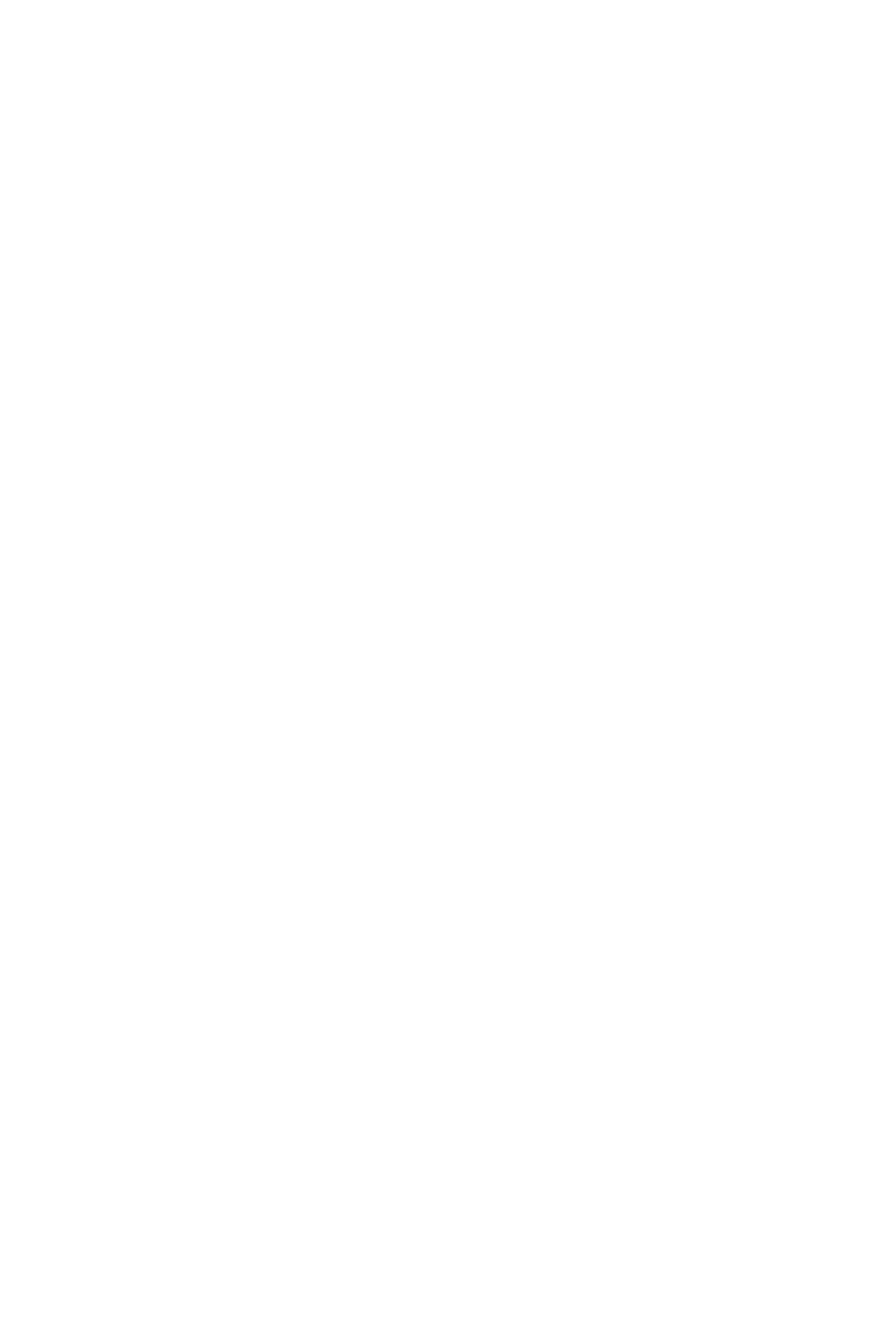## **CAUTION**

#### CAUTION

With a little care you can prolong the life of your Mags Sofa and keep the foam and fabric in good condition.

Follow the instructions for the materials of your specific sofa to make sure that it stays in the best shape for as long as possible.

The information below is only intended as a general guideline. For more information on how to remove specific stains, please enquire where you bought the furniture.

• Always remove stains quickly before they can do any permanent damage to the furniture.

• Avoid placing the furniture in direct sunlight or near a strong heat source to reduce changes. HAY only uses top-quality fabrics but all fabrics fade, and seams weaken, when exposed to sunlight or strong heat.

• General exposure to dust and dirt wears down the fabric. Regular cleaning is important in order to keep the upholstery looking its best and to prolong its life.

• The upholstery is fixed and cannot be removed.

• When you move your furniture, make sure you lift it rather than pulling or pushing it to avoid damaging the legs and mountings.

• Avoid improper use such as sitting on the back or armrests, or standing on the sofa.

• Be careful not to scratch or damage the surface with sharp objects.

• Smooth out creases and wrinkles with your hand after use to even out the fabric and prevent seam lines from becoming skewed. (See step 11).

• For superior comfort, we have used extra soft foam for the top layer of the sofa. This means that Mags Sofa modules will become softer after use, and if one module is used more than the others it may feel softer.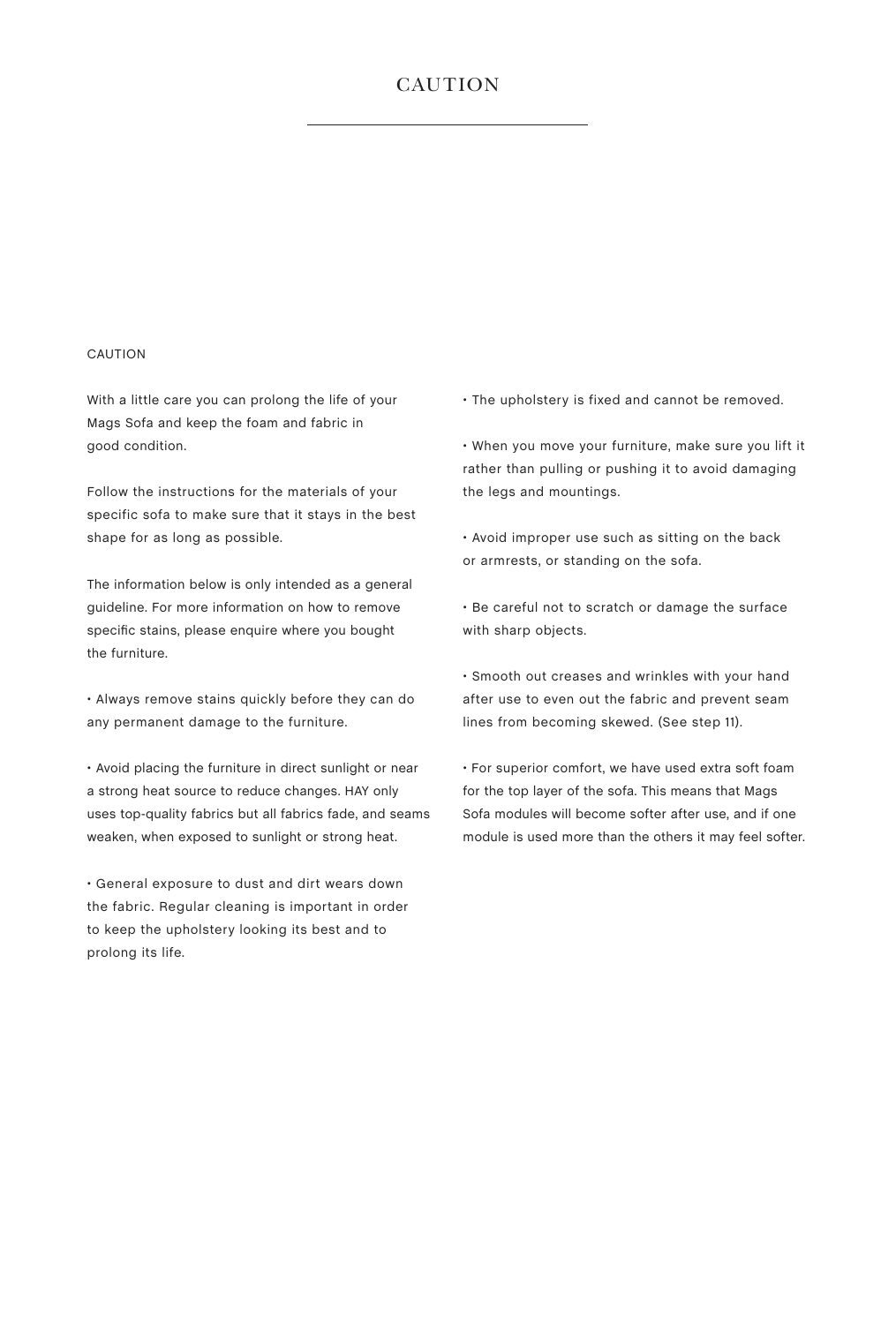## CARE AND MAINTENANCE

#### FABRICS

• Vacuum the furniture regularly using the upholstery nozzle to remove dust and avoid fluff and pilling.

• Straighten the fabric with your hands from time to time. Wrinkles in the fabric can be straightened using a steamer.

• Soak up spilled liquids immediately with an absorbent napkin or cloth by dabbing gently towards the centre of the stain.

• Most stains can be removed with lukewarm water on a clean lint-free cloth. If necessary, add a little neutral detergent. Avoid rubbing the material hard as this could result in loss of colour and damage the fabric. It may also be necessary to use a hairdryer to avoid leaving water.

• Never use concentrated detergents or bleach, ammonia or soap intended for hard surfaces.

#### ANILINE LEATHER

• Aniline leather has no or only a light surface treatment to preserve the leather's natural surface and soft touch.

• All natural markings, such as scars and insect bites, will be visible on aniline leather, which contributes to the leather's exclusive appearance.

• This kind of leather is very susceptible to dirt, and over time it will patinate and become slightly darker.

• Be careful not to scratch the leather.

• Aniline leather is demanding to maintain, and we recommend that you keep a cleaner and care product suitable for this type of leather at hand.

• Using water may leave a permanent stain on the surface.

• Do not use sharp objects, strong detergents or solvents on the leather.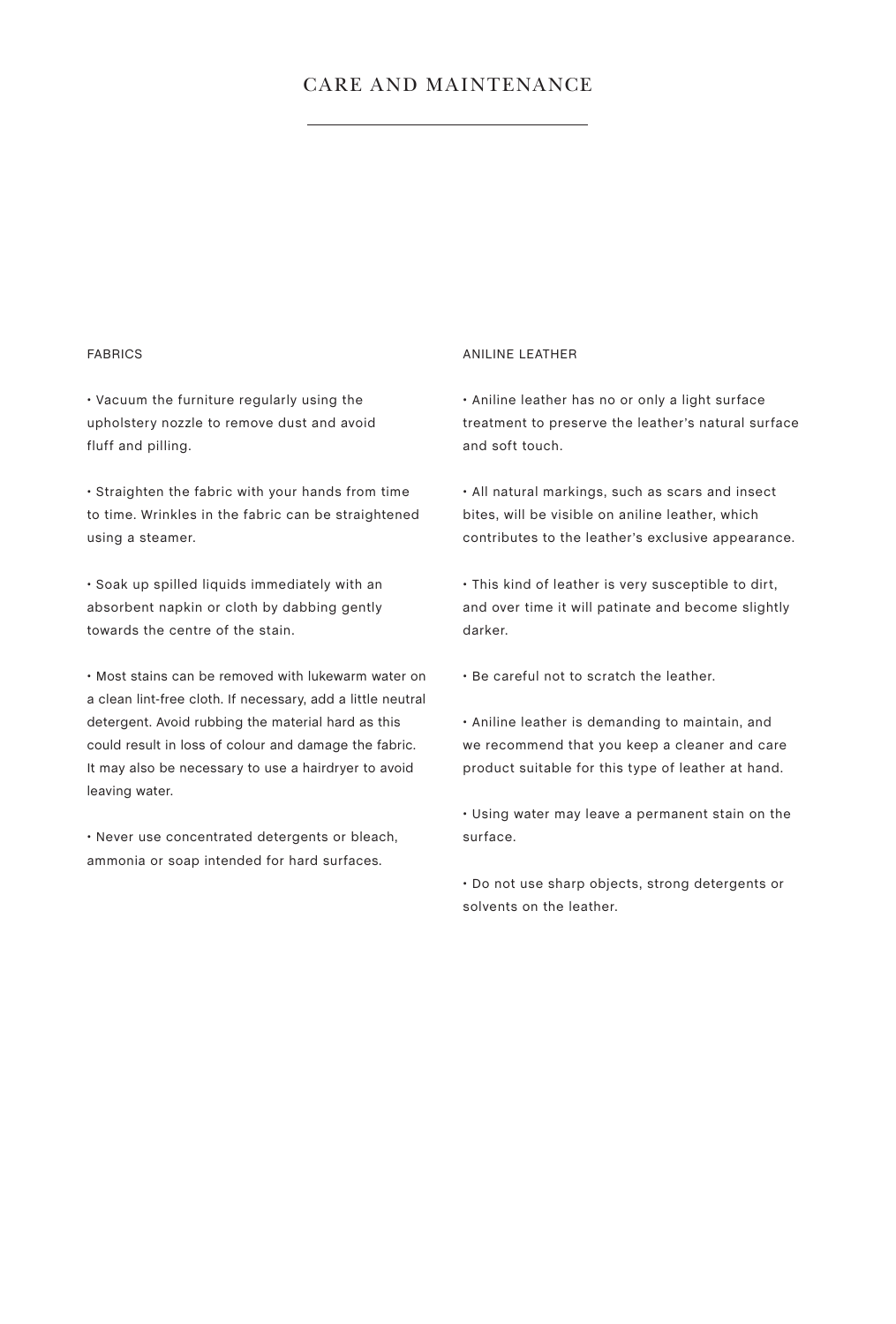## CARE AND MAINTENANCE

#### SEMI-ANILINE LEATHER

• Semi-aniline leather is a full grain leather with a light top finish.

• All natural markings, such as scars and insect bites, will be visible on the leather.

• Vacuum regularly using the upholstery nozzle. Be careful not to scratch the leather.

• To remove stains, use a clean, lint-free cloth to apply the lather from a solution of water and a neutral detergent or soap flakes or use a special leather care product. Remove soap residue immediately using a clean, dry cloth, and polish gently, using a soft cotton cloth.

• Avoid pressing liquid into the pores of the

#### PIGMENTED LEATHER

• Pigmented leather is corrected leather with excellent durability.

• Vacuum regularly using the upholstery nozzle. Be careful not to scratch the leather.

• To remove stains, use a clean, lint-free cloth to apply the lather from a solution of water and a mild detergent, or soap flakes, or use a special leather care product. Remove soap residue immediately using a clean, dry cloth, and polish gently, using a soft cotton cloth. Avoid pressing liquid into the pores of the leather.

• Apply a protective lotion two to four times annually to enhance the resistance of the material.

• Do not use sharp objects, strong detergents or solvents on the leather.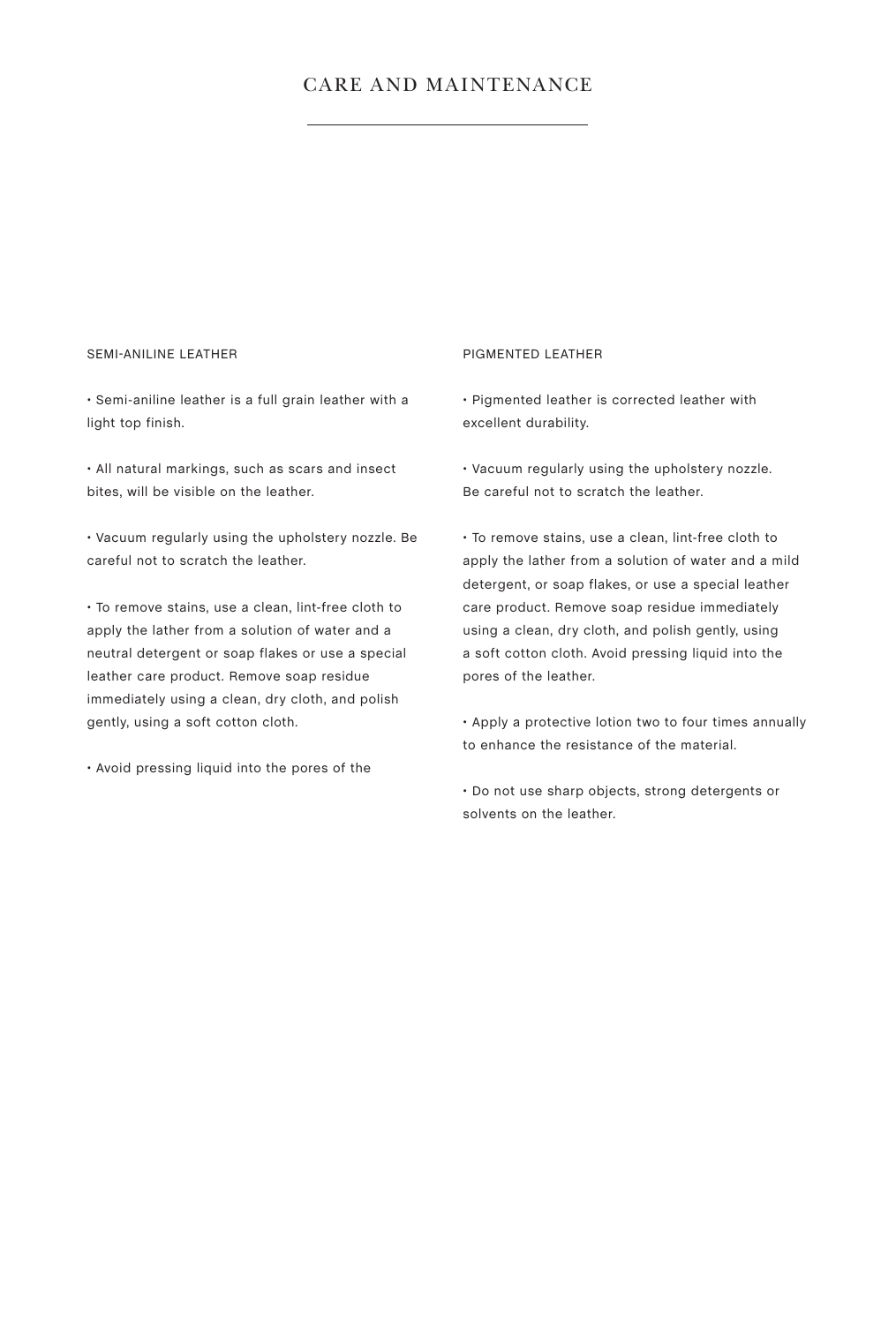Modules may vary from the ones shown in the instructions.

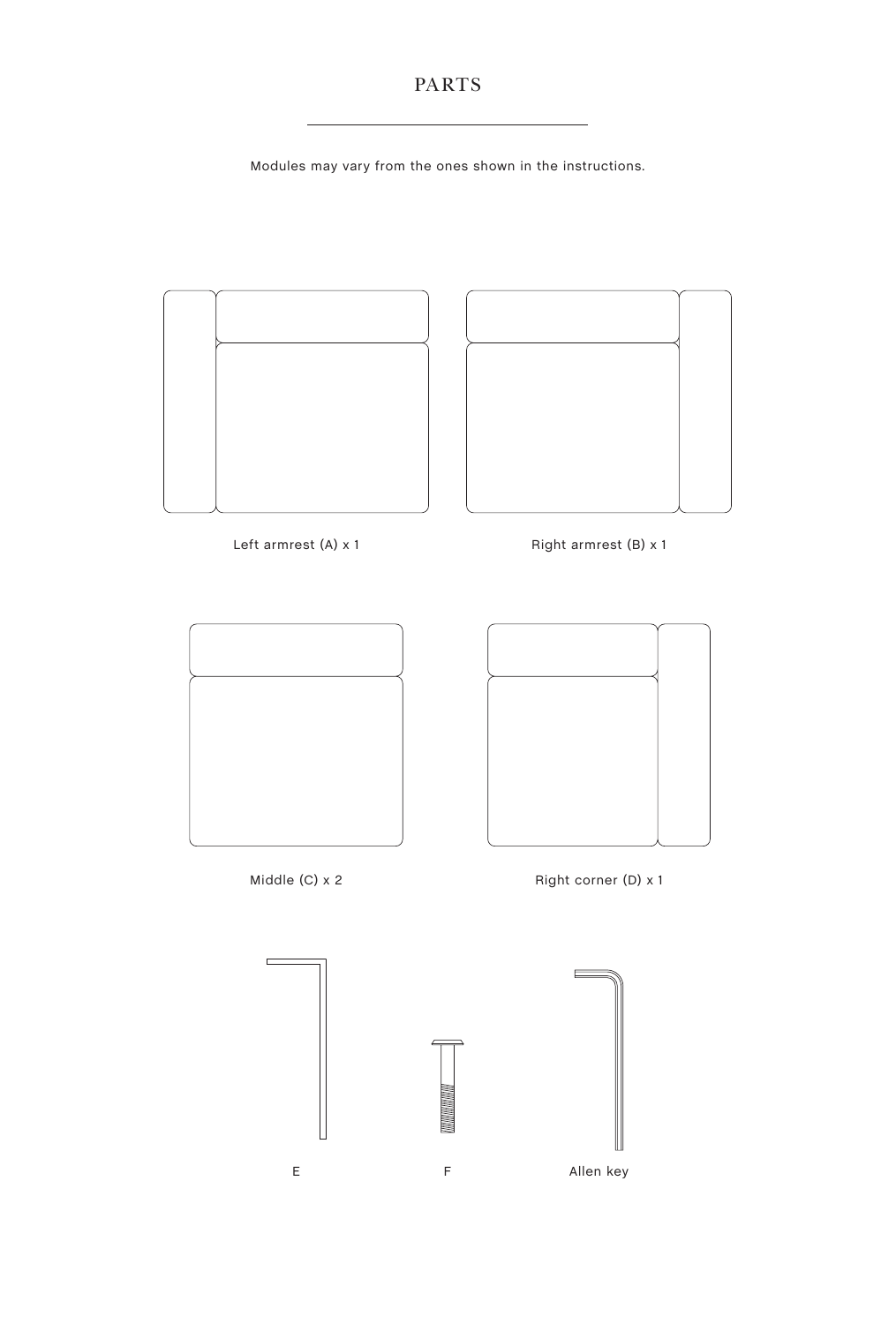We recommend keeping the sofa on top of the plastic during assembly to protect the fabric from scratches, etc.

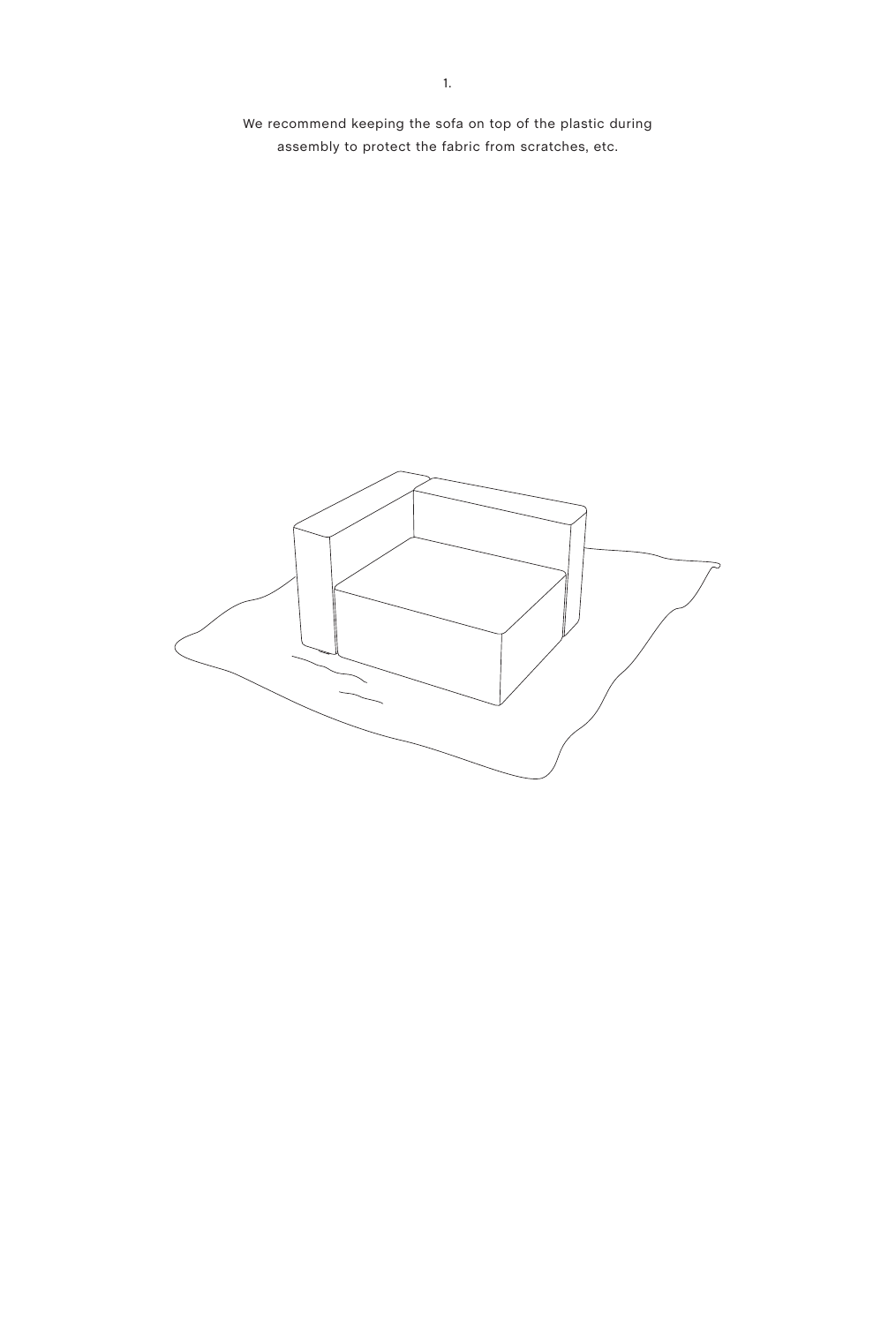Turn the left armrest (A) on its side (2 people recommended).



3.

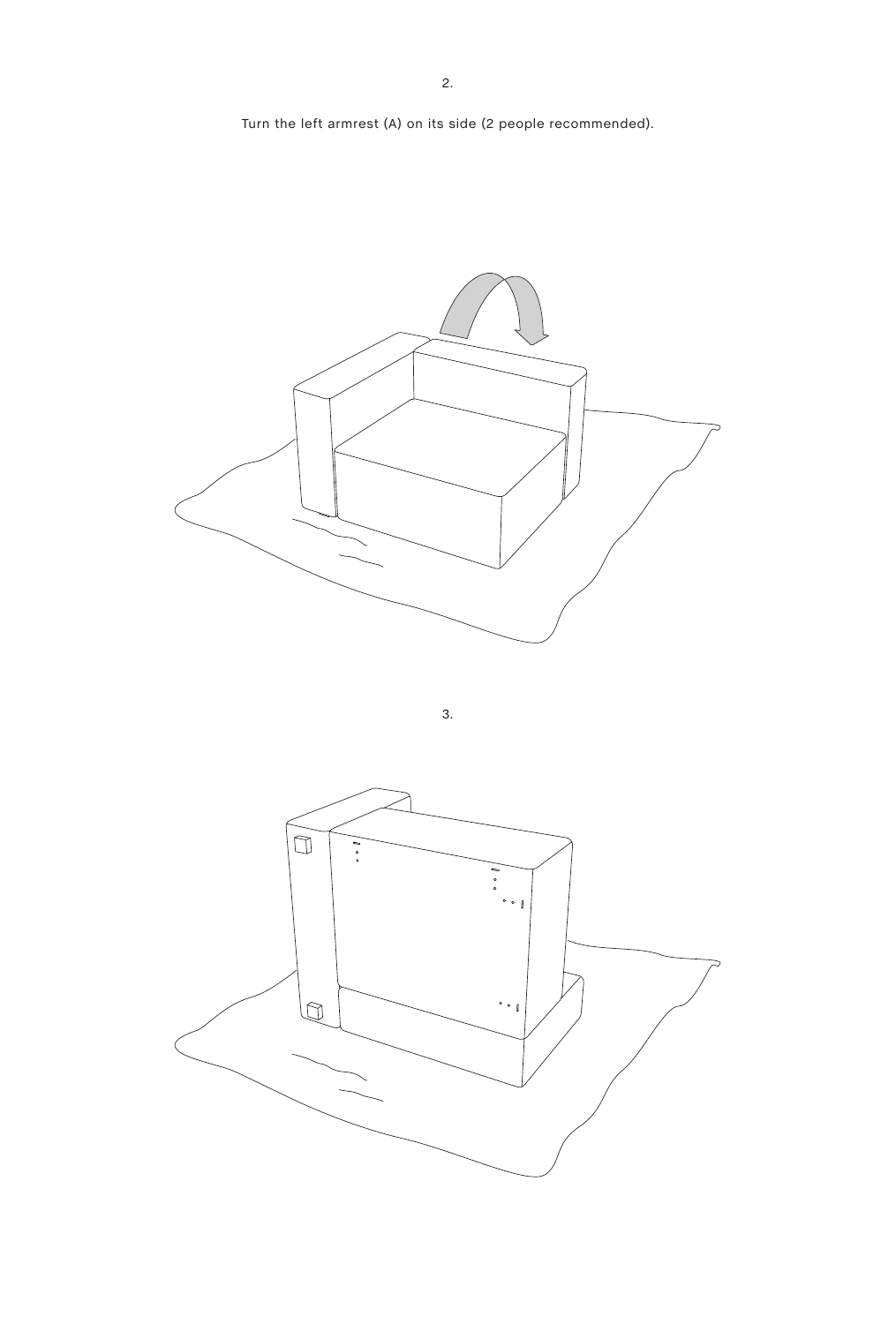Align part E with the holes on part A. Insert part F in the holes. Use the Allen key (G) to tighten the F parts completely.



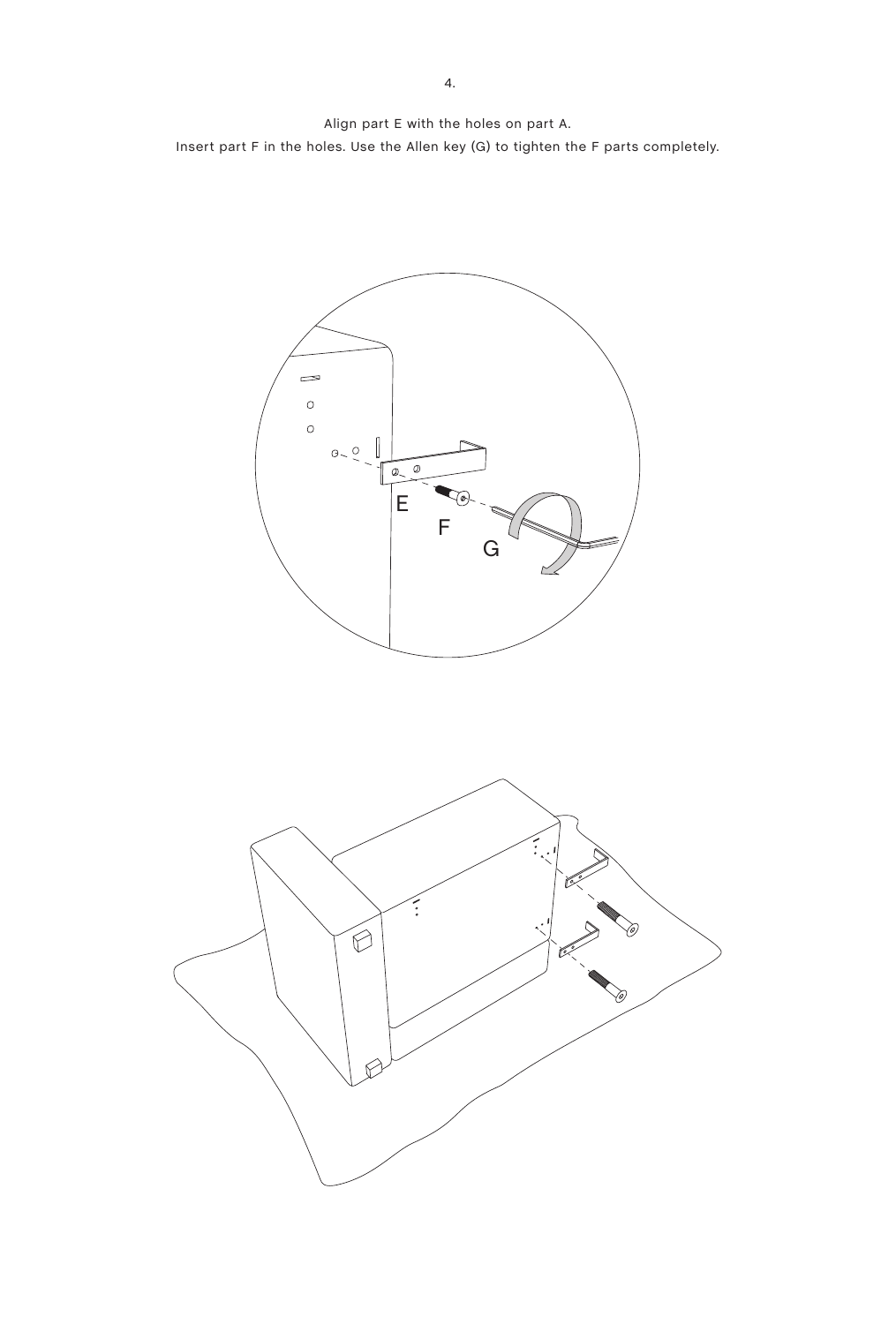Stand the left armrest (A) upright again (2 people recommended).



6.

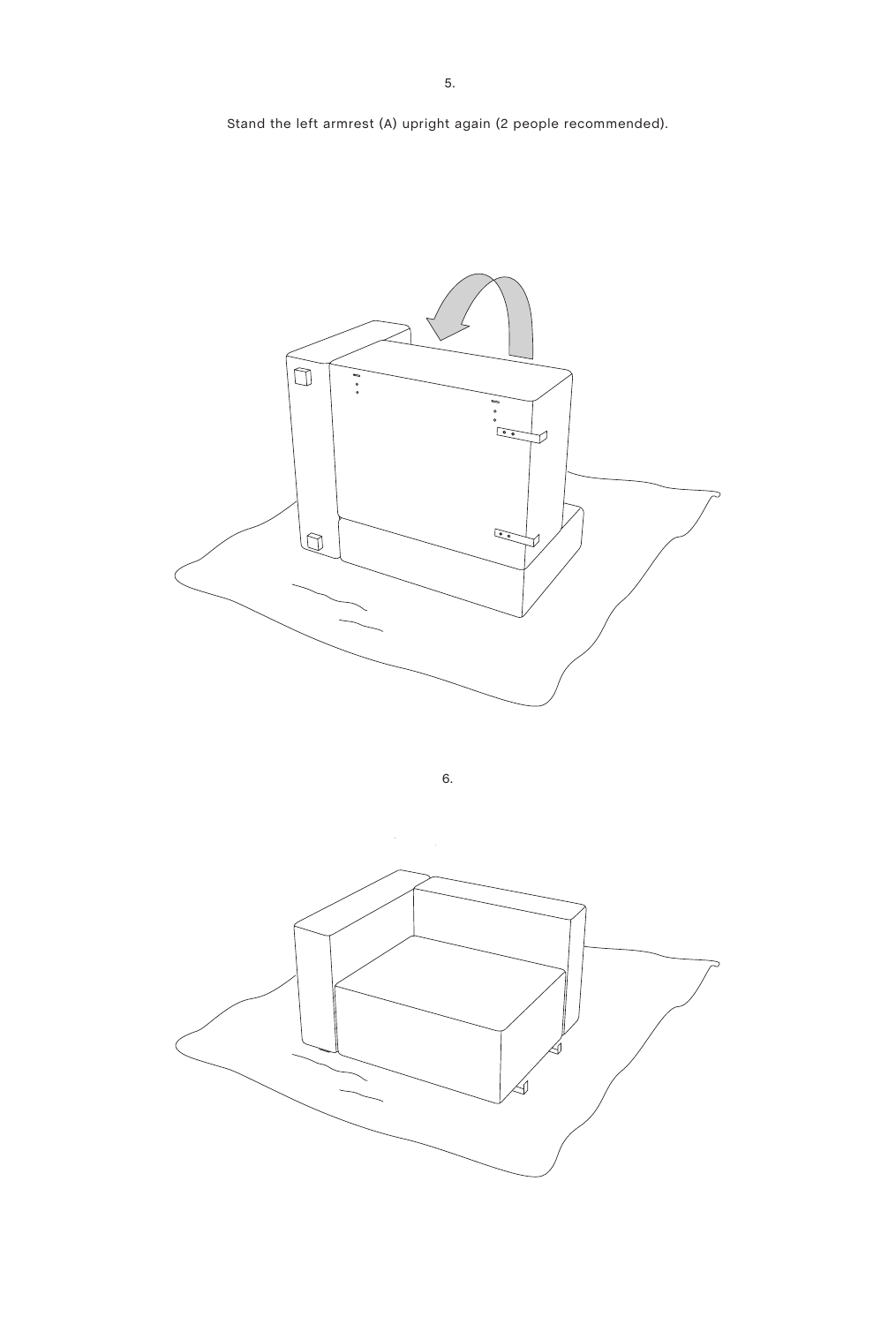Repeat steps 1, 2, 3, 4, 5 and 6 on parts C and D.



Make sure that part E is mounted onto the correct side of parts C and D.

8.

Place the sofa modules in their positions ready to be connected (2 persons recommended).

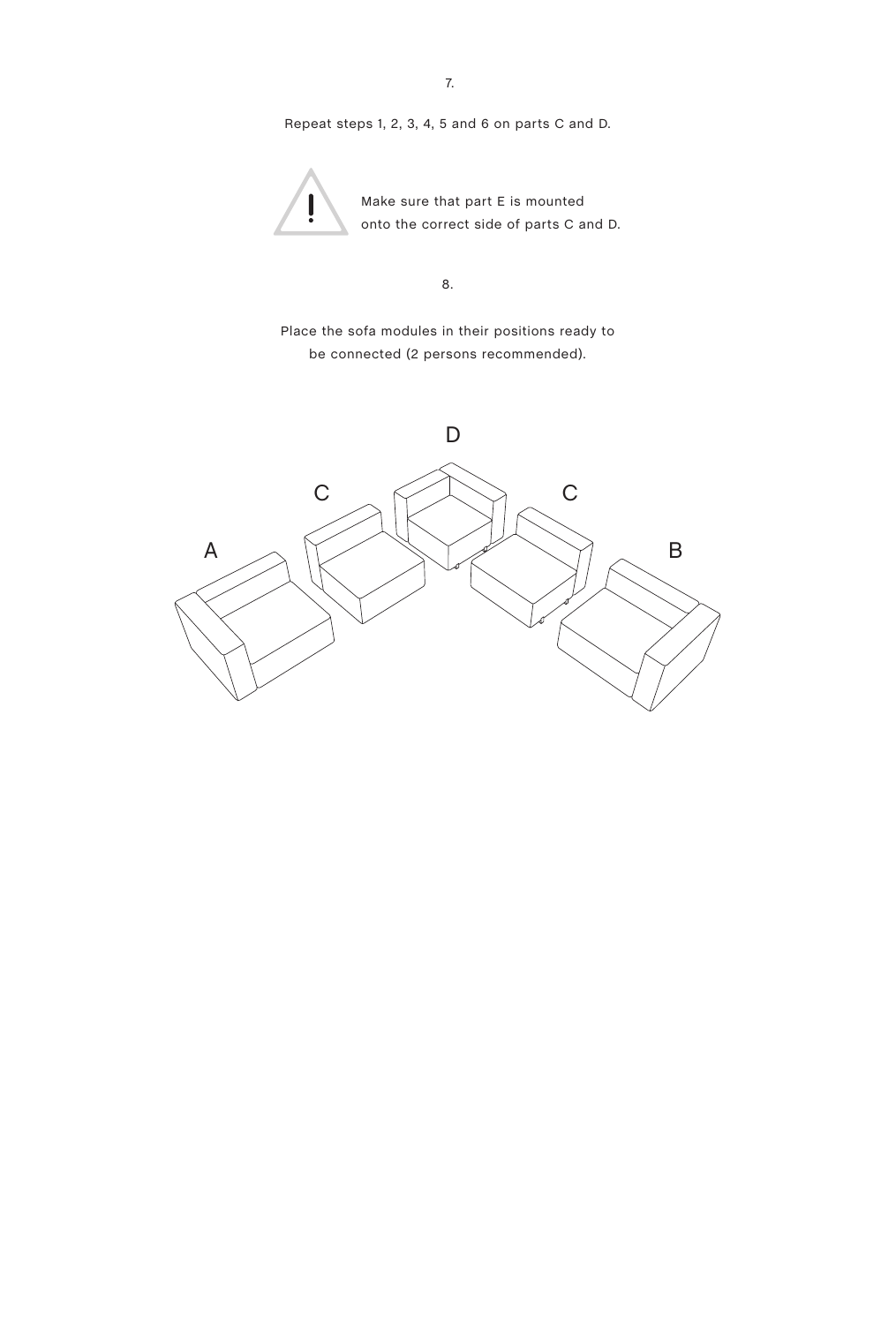

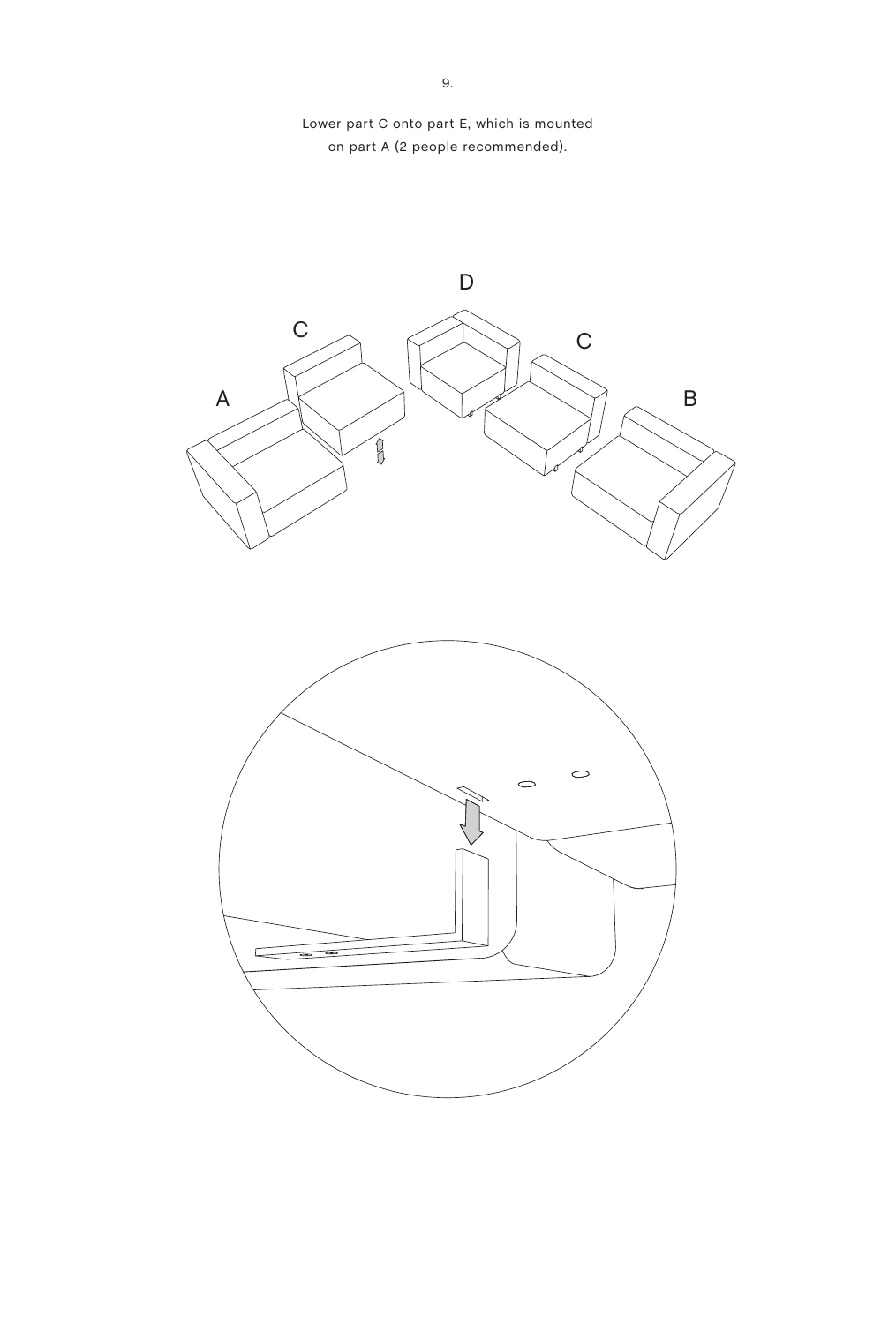Repeat step 9 on parts D, C and B until the sofa is completed (2 people recommended).

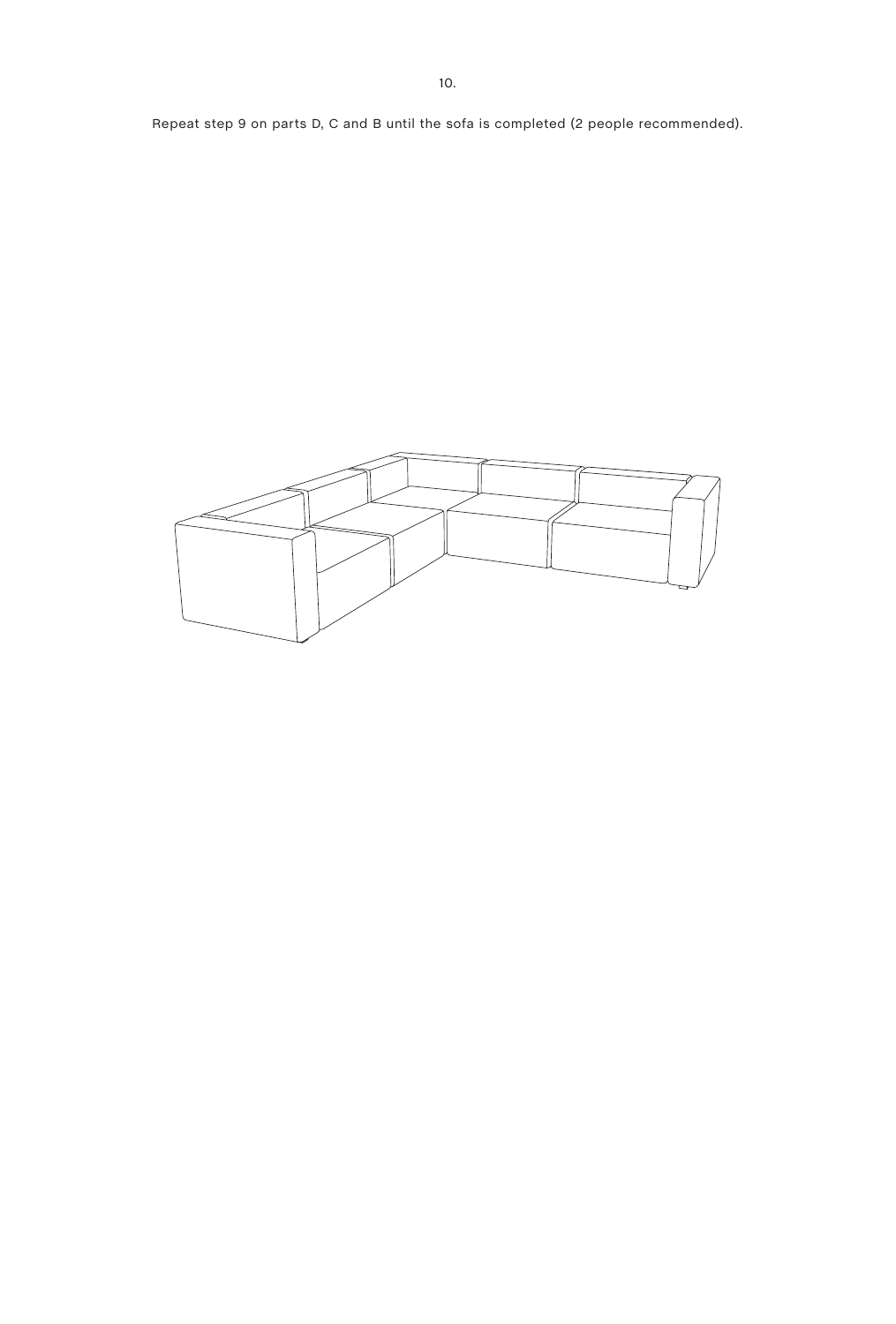## GENERAL MAINTENANCE

We recommend that you follow steps 11-14 regularly to keep the upholstery looking its best and to prolong its life.

11.

Straighten fabric on all modules.



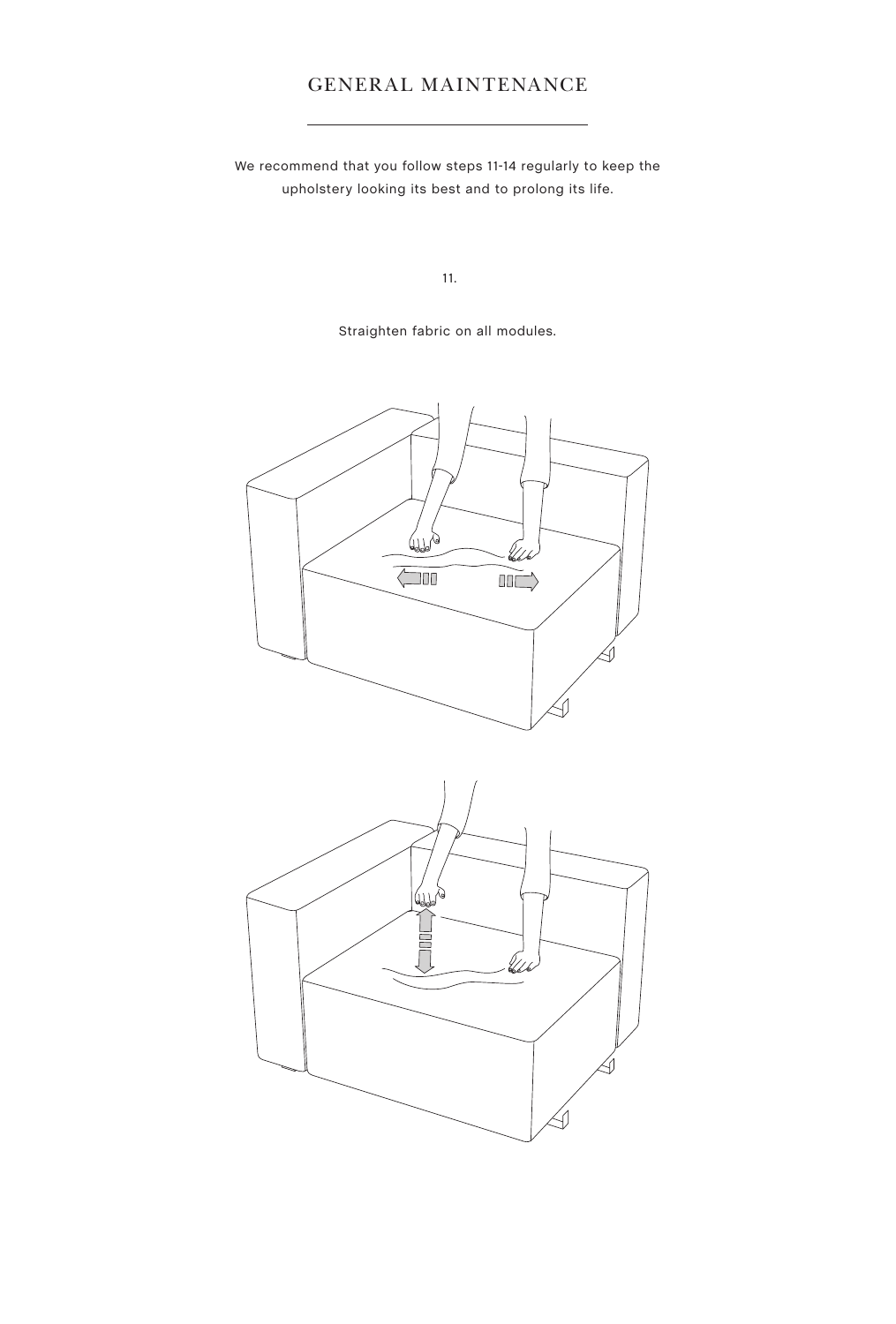Move the rod between each part.



13.

Press the fabric down between each module.

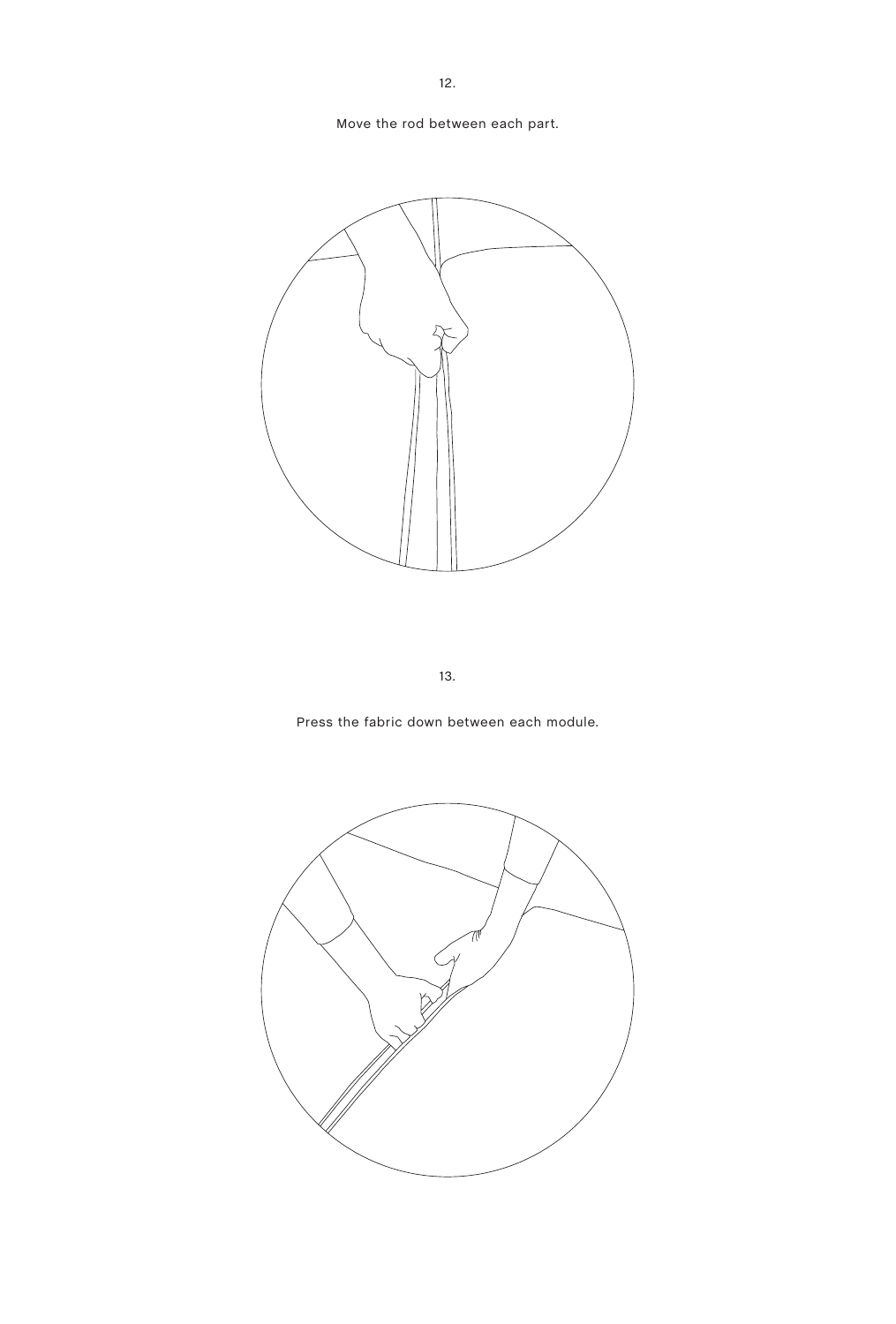Push the fabric upwards to straighten out the foam and fabric on all modules.